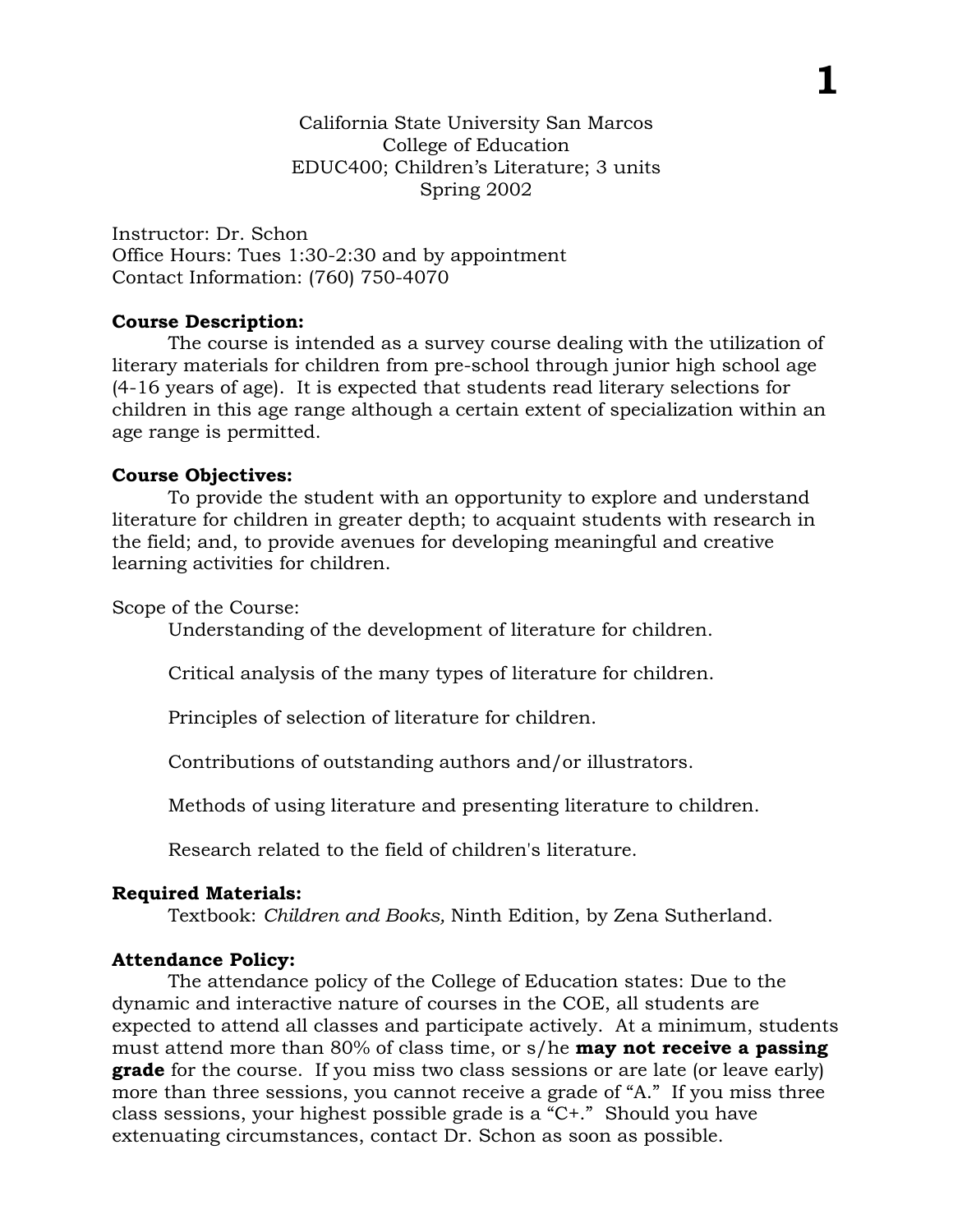### **Grading Policy:**

| Class Participation/Attendance  | 20% |
|---------------------------------|-----|
| Required Reading                | 20% |
| "Children and Books" Activities | 25% |
| Mid-term Exam                   | 15% |
| Final Exam                      | 20% |

## **Course Requirements:**

**Feb. 5-18 Contact** a school librarian (or teacher) for "Children and Books" Activities.

**Feb. 12** Read Chapter 1, "Children and Books Today." **Be prepared** to discuss VIEWPOINT "A Writer's Social Responsibility" (p.15).

**Feb. 19** Read Chapter 2, "Guiding Children's Book Selection." **Be prepared** to discuss VIEWPOINT "Standards of Criticism for Children's Literature" (p.28). In addition, **read and bring to class** one book listed on pp.60-61. **Due:** Card with your name and name of school, telephone number, name of librarian or teacher for "Children and Books" activities.

ACTIVITY: Familiarize yourself with the collection of the school library where you will be doing your "Children and Books" activities. Notice location of picture books, fiction, nonfiction, award books, etc. Are children encouraged to use the library? Flexible schedules? Attractiveness?

**Feb. 26** Read Chapter 3, "The History of Children's Books." **Be prepared** to discuss VIEWPOINT "Seriousness of Purpose vs. A Sense of Urgency" (p.52). In addition, **read and bring to class** one book listed on p.59 (up to 1884 Johanna Spyri, *Heidi*).

ACTIVITY: Administer an interest inventory to children.

**Mar. 5** Read Chapter 4, "Books for the Very Young." **Be prepared** to discuss VIEWPOINT "Do Children Need Children's Books?" (p.65). In addition, **read and bring to class** one book discussed on pp.98-114.

ACTIVITY: Tabulate the results of the inventory, select several books that may appeal to the children's interests and share the books with the children. What were their responses to the books?

**Mar. 12** Read Chapter 5, "Artists and Children's Books." **Be prepared** to discuss VIEWPOINTS "Storytelling Through Art: Pretense or Performance?" (p.122); and "The Art of Children's Books vs. Graphic Art" (p.146). In addition, **read and bring to class** one book discussed on pp.149-162.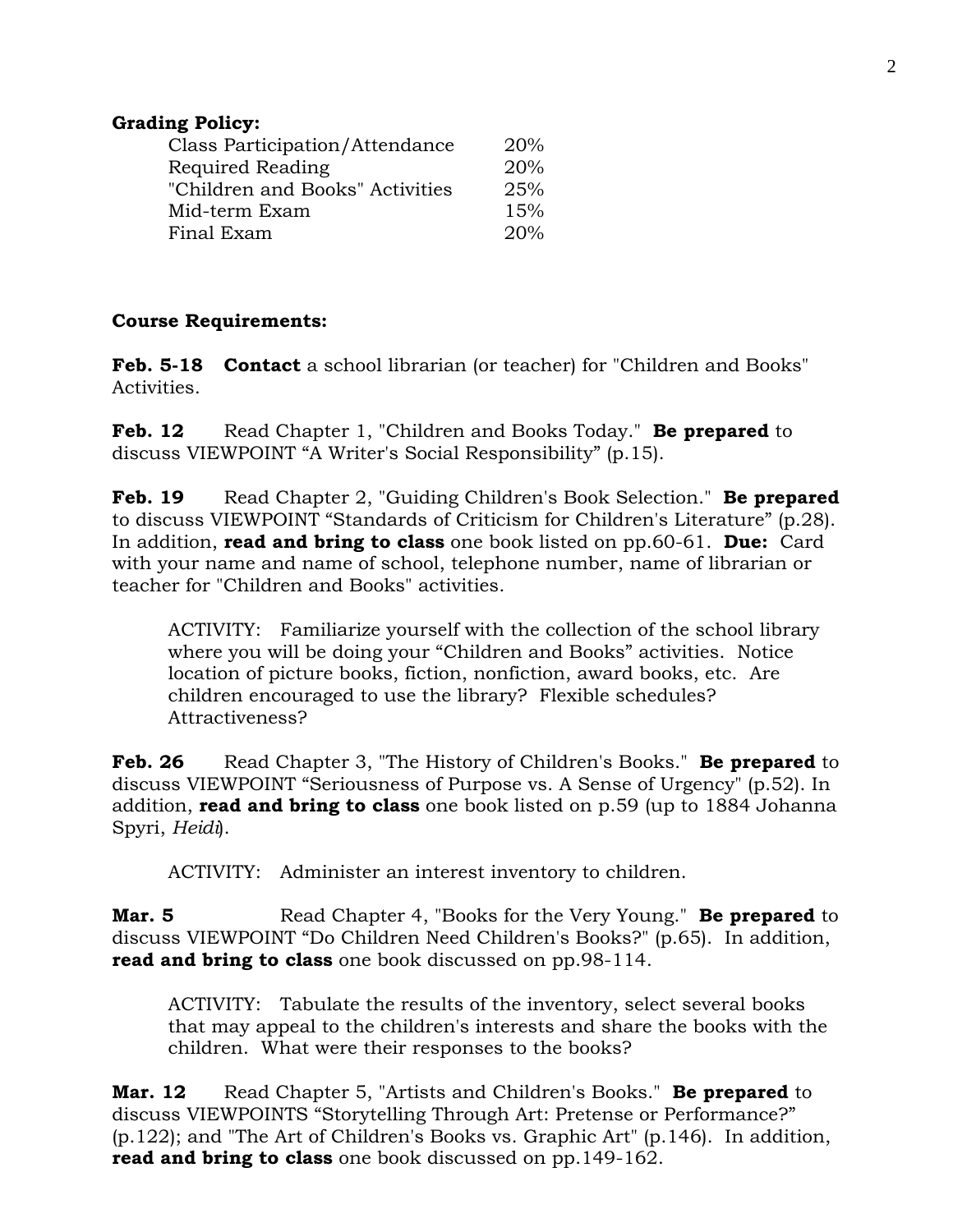ACTIVITY: 1. Choose a nursery rhyme book appropriate for sharing with young children. Share a book with a group of children and encourage the children to interact with the rhymes by supplying missing words, making up rhyming games, or role playing the characters found in the nursery rhymes.

#### $-OR-$

ACTIVITY: 2. Select a picture storybook appropriate for sharing orally with children. Prepare the story for reading and share the book with a group of children.

**Mar. 19** Read Chapters 6 and 7 "Folktales" and "Fables, Myths, and Epics." **Be prepared** to discuss VIEWPOINTS "The Pros and Cons of Reading Fairy Tales to Children" (p.179); and "Meaning Through Fairy Tales" (p.181). In addition, **read and bring to class** one book discussed on pp.193-204 or pp.221-226.

ACTIVITY: 1. Choose a folktale of interest, prepare the story for telling, and share the story with a group of children.

#### $-OR-$

ACTIVITY: 2. Select a cumulative tale such as "The Gingerbread Boy" or a simple folktale such as "The Three Bears" and prepare it as a feltboard story. Share the story with a group.

#### $-OR-$

ACTIVITY: 3. Choose a folktale that has rapid action appropriate for pantomiming. Lead a group of children through the pantomime.

#### $-OR-$

ACTIVITY: 4. Lead a group of children through the five important steps to develop creative interpretations: stimulating interest, presenting the story, guiding the planning, guiding the creative dramatization, and helping the group to evaluate their presentation.

#### -OR-

ACTIVITY: 5. Select a story from traditional literature that evokes visual images. Share the selection with children, and allow the children to interpret the story using paints, chalk or crayons.

**Mar. 26** Mid-term exam (**Bring** Scantron Green Form #882-ES and #2 pencil.)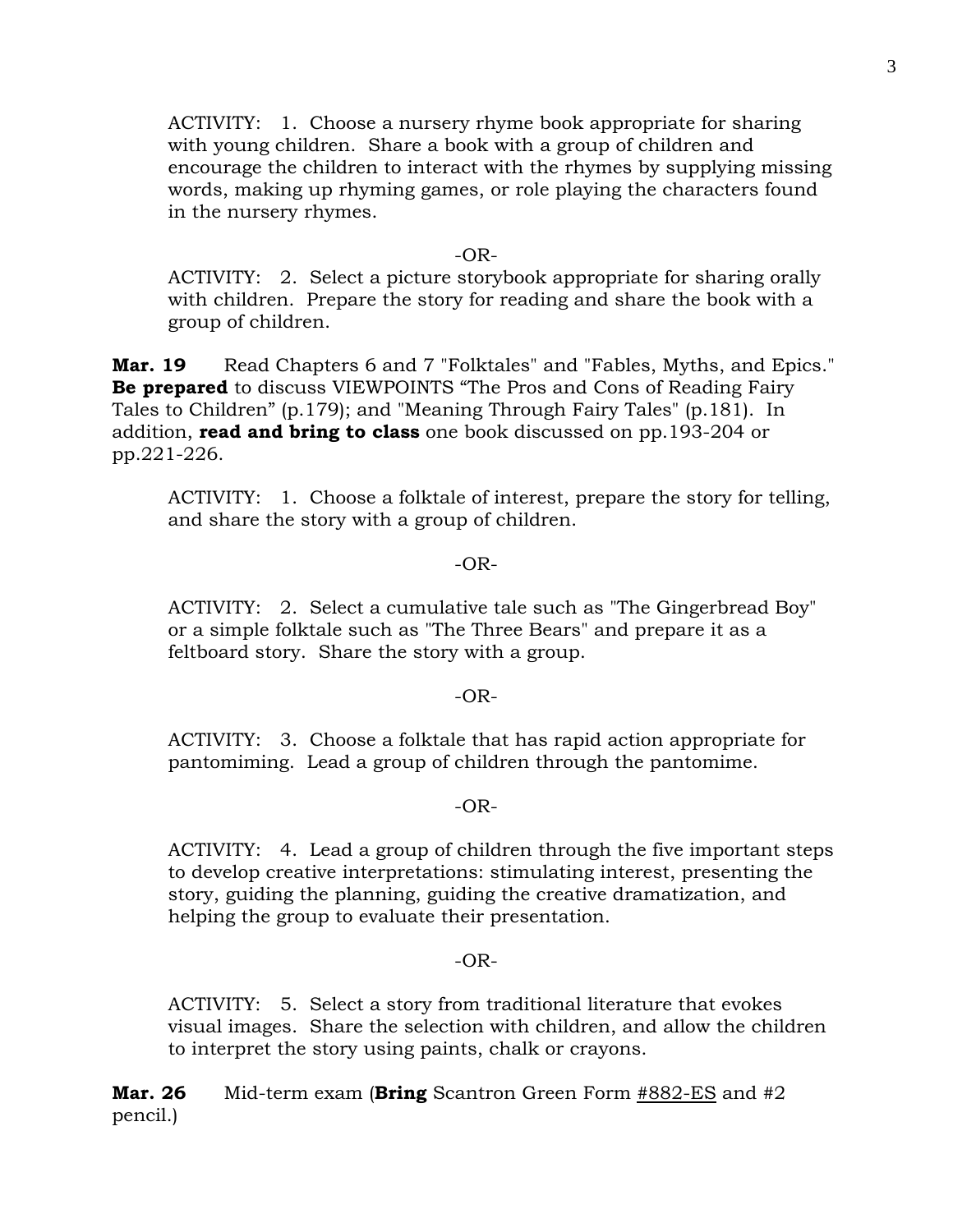**Apr. 9** Read Chapter 8 "Modern Fantasy." **Be prepared** to discuss VIEWPOINT "Fantasy in the Real World" (p.229). In addition, **read and bring to class** one book discussed on pp.260-270.

ACTIVITY: 1. Share a modern fantasy selection that lends itself to artistic interpretations. Interact with a group of children as they interpret the story through a mural, frieze, collage, montage, mosaic, papier-mâché, or diorama. How did various children decide to interpret the story? Did they interact with setting, characters, or plot? Did they account for all three aspects of the story? Did they develop an abstract feeling or mood, or did they create concrete images? Encourage the children to tell about their artistic interpretations.

### -OR-

ACTIVITY: 2. Choose a science fiction book and develop an in-depth plan for sharing the book with children. Include in the plan discussion questions, activities that relate science or social studies, creative dramatizations, artistic interpretations, and creative writing suggestions. Share the book with a group of children.

**Apr. 16** Read Chapter 9, "Poetry." **Be prepared** to discuss VIEWPOINT "Misunderstood by Adults" (p.276). In addition, **read and bring to class** one book discussed on pp.307-316.

ACTIVITY: 1. Select a series of poems that encourages physical responses from children. Share the poems with a group of children. Include poems that encourage children to soar through the air, mimic the movements of an animal, or become something other than themselves.

#### -OR-

ACTIVITY: 2. Choose poems that could be interpreted through choralspeaking arrangements. Select poems appropriate for refrain, line-agroup, antiphonal or dialogue, cumulative, and unison arrangements. Share the poems with a group of children.

**Apr. 23** Read Chapter 10, "Modern Fiction." **Be prepared** to discuss VIEWPOINT "Arrival of the New Realism" (p.345). In addition, **read and bring to class** one book discussed on pp.360-371.

ACTIVITY: Listen to several children tell you about a book they have read. Analyze the children's responses using "Hierarchy of Aesthetic Response" (p.534).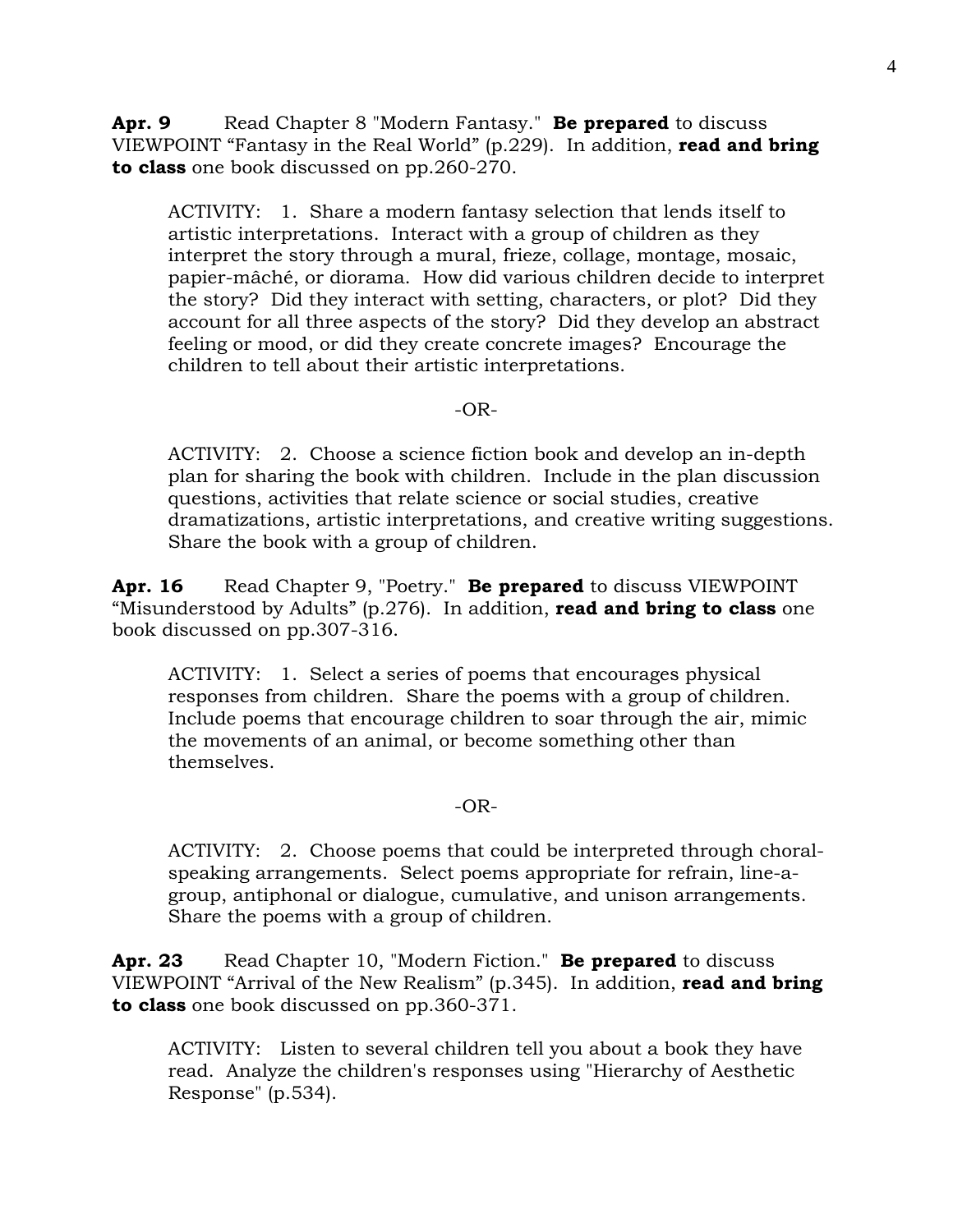Apr. 30 Read Chapters 14 and 15, "Literature throughout the Curriculum" and "Encouraging Response to Literature." **Be prepared** to discuss VIEWPOINT "Censorship: Issues and Solutions" (pp.599-602). In addition, **read and bring to class** one book discussed in pp.545-546.

ACTIVITY: Choose African, Native American, Hispanic, or Asian traditional tales, or nursery rhymes. Prepare an appropriate opening, telling style, and ending that reflects the authentic traditional presentation. Share the stories/rhymes with a group of children.

**May 7** Read Chapter 11, "Historical Fiction." **Be prepared** to discuss VIEWPOINT "Political Correctness" (p.389). In addition, **read and bring to class** one book discussed on pp.407-419.

ACTIVITY: 1. Encourage children to select one controversial issue found in historical fiction, pretend to be on the side of one group or another in the story, do additional research on the issue, and take part in a debate.

### -OR-

ACTIVITY: 2. Select a scene from historical fiction that has both memorable characters and an exciting plot. With a group of children, develop the scene into a creative dramatization.

#### $-OR-$

ACTIVITY: 3. Select the folk songs that were popular during a specific period in history. Listen to and read the words and sing the songs. What conflicts, problems, or values are presented through the lyrics? Are the same themes found in historical fiction of that time period?

**May 14** Read Chapters 12 and 13, "Biography" and "Informational Books." **Be prepared** to discuss VIEWPOINT "Upfront with Children" (p.465). In addition, **read and bring to class** one book discussed on pp.449-462 or 500- 526.

## **Reading record, "Children and Books" activity reports, and signed checklist of activities are due. (Be sure to check your grammar/spelling/typos!)**

ACTIVITY: 1. Visit a public or school library. What reference aids are available to assist children in their search for nonfictional materials? Describe to a group of children the relationship between the author card, the title card, and the subject card in the library card catalog. Ask librarians how they help children find information.